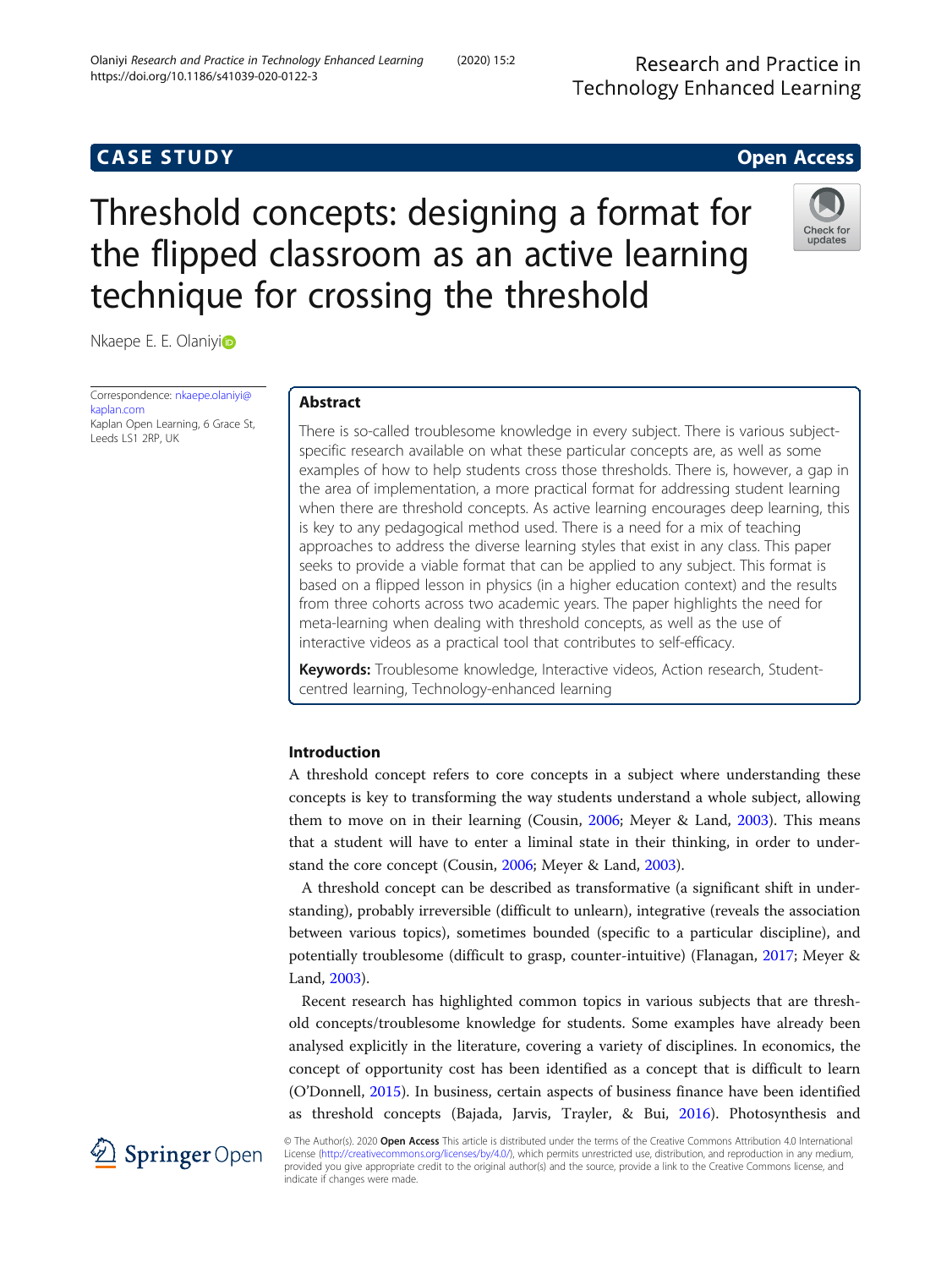enthalpy have been researched in this context of threshold concepts in biology (Kinchin, [2010\)](#page-14-0) and chemistry (Chandler-Grevatt, [2015\)](#page-13-0), respectively. In mathematics, the topic of complex numbers is known to be difficult to grasp by many students (Meyer & Land, [2003](#page-14-0)). In physics, there are several concepts that fall into the category of being counter-intuitive, and even transformative in nature (Serbanescu, [2017](#page-14-0)).

Overcoming threshold concepts/troublesome knowledge is an uncomfortable process as familiar ways of thinking. The security attached to that must be lost in order for new knowledge to be accepted (Rhem, [2013\)](#page-14-0). Rhem (Rhem, [2013\)](#page-14-0) stated that self-efficacy is very much a requirement in helping students understand threshold concepts. This is because it places the student in a psychological frame of mind needed to overcome the threshold concept.

Meyer and Land (Meyer & Land, [2006](#page-14-0)) provided the following guidelines for course design in order to overcome threshold concepts/troublesome knowledge. Firstly, there is a need for engagement by students. The students need to be able to explain the concept, represent it in new ways, and connect it to their lives. Being able to explain the concepts in their own words means it is understood or the process of change in their thinking has begun.

The second element is the need for peer assessment. This is necessary to help students discover difficulties and anxieties they share with their peers. This helps students to cross that liminal space, knowing they are not alone in this learning process.

Finally, there is a need for both a *recursive* approach (having different "takes" with the material available) and an *excursive* approach (being on a learning journey with an outcome that has allowances for diversions). Students should be able to go back to the learning material at times which suit them so that the learning process can continue. In that process, there has to be room for mistakes to be made and lessons learned.

The question then arises—what methods can be used to help students overcome the threshold? This is the question which underlies this study. It is widely accepted that active learning is a viable method for helping students understand a topic. Various disciplines regularly apply various forms of active learning (Biggs & Tang, [2011](#page-13-0); Clarke, [2010](#page-13-0); Meyer & Land, [2006](#page-14-0); Mezirow, [1991](#page-14-0)). This usually involves, but is not limited to, class polls/clickers, quizzes, group discussions, and game-based learning (Schmidt, Wagener, Smeets, Keemink, & van der Molen, [2015](#page-14-0)).

In determining how to apply active learning techniques to the teaching of a threshold concept, there is still the need to allow time for the recursive and excursive approaches mentioned by Meyer and Land (Meyer & Land, [2006](#page-14-0)), as well as promoting selfefficacy as stated by Rhem (Rhem, [2013\)](#page-14-0). Flipped learning is a pedagogical approach covering all these guidelines. It incorporates active learning techniques in its delivery. Furthermore, it has recently been identified as a learning technique that helps students understand a wide range of topics (Bates & Galloway, [2012;](#page-13-0) Danker, [2015](#page-13-0); Hwang, Lai, & Wang, [2015](#page-14-0)). In addition, using various modes of delivery during a flipped lesson enables an educator to address the various learning styles within a class.

There is limited research that specifically reviews flipped learning as an active learning tool to help students understand threshold concepts. Hence, the aim of this paper is to shed new light on this aspect of flipped learning, as well as to provide a practical approach for academics seeking to use flipped learning as a tool to help students understand a threshold concept.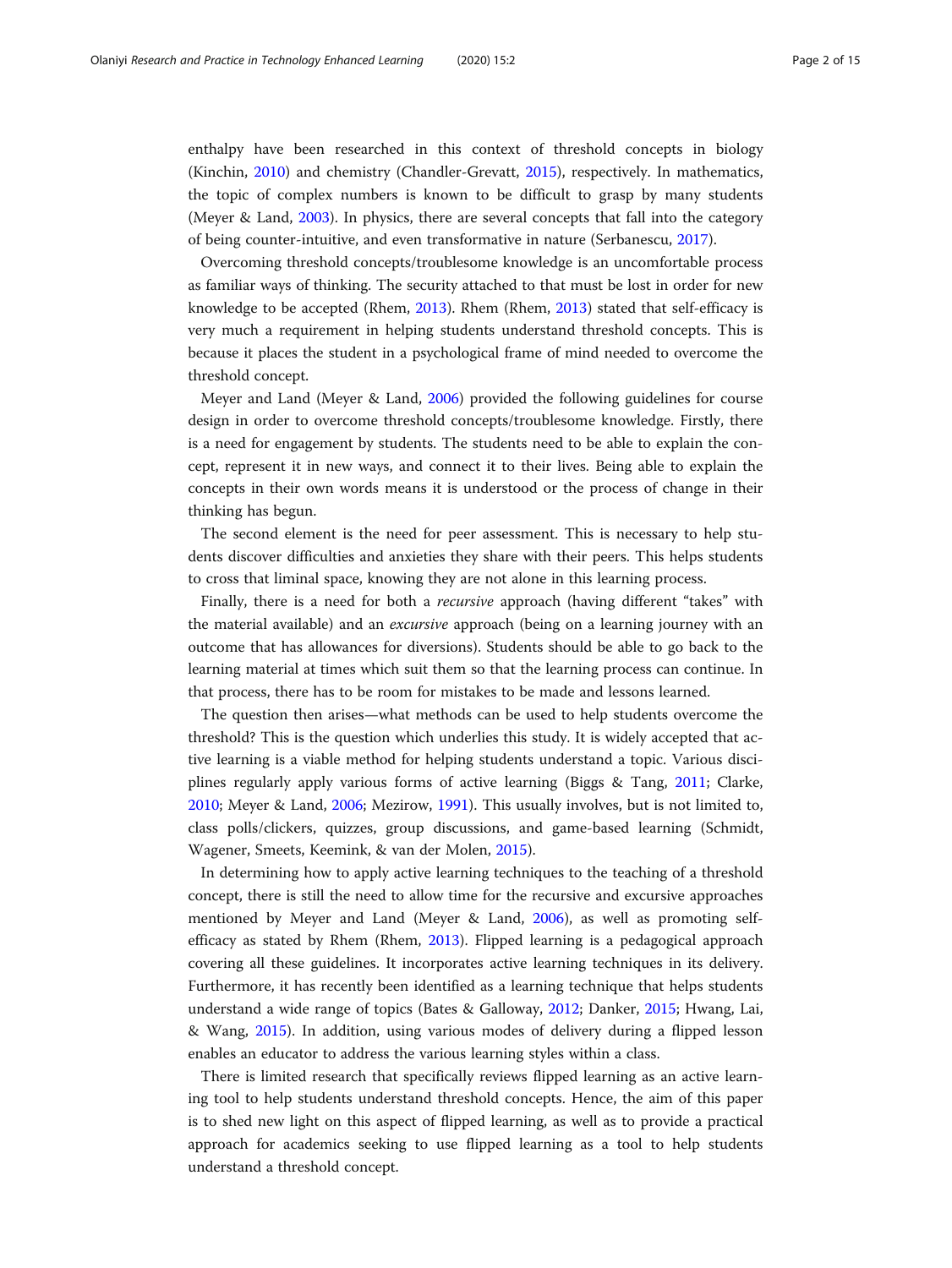# Theoretical background

Flipped learning (or flipped classrooms) refers to a pedagogical model where the typical lecture and homework elements of a course are reversed (Khoo, Peter, Scott, & Round, [2018\)](#page-14-0). Bergmann and Sams (Bergmann & Sams, [2012](#page-13-0)) were some of the early pioneers of the flipped classroom. They started their experiment into this pedagogical approach by recording lessons for students who were absent from their classes. Bergmann and Sams then discovered that students who did not miss the classes were watching the videos. As a result, there was more student interaction in class. Help could be directed to students who needed it. This active engagement by students during flipped lessons is regularly cited in the literature that discusses this pedagogical approach (Hung, [2015](#page-13-0); Nouri, [2016\)](#page-14-0).

Bergmann and Sams (Bergmann & Sams, [2012\)](#page-13-0) sum up flipped learning and its link to active learning in their definition of a flipped classroom, "…a dynamic, interactive learning environment where the educator guides students as they apply the concepts and engage creatively in the subject matter": Flipped learning currently is used in higher education as a way of incorporating student-centred learning (and active learning) into the syllabus (Khoo et al., [2018;](#page-14-0) University of Plymouth, [2014\)](#page-14-0).

Even with the positives of the flipped lesson, there are voices of concern (Sun, [2017](#page-14-0)), involving teacher workload and student motivation. These need to be considered when designing the flipped classroom, as there are various ways of overcoming these challenges (Moffett, [2015](#page-14-0); University of Toronto, [2019\)](#page-14-0).

Hwang et al. (Hwang et al., [2015](#page-14-0)) succinctly described the general components of a flipped lesson, covering the various learning levels as described by Bloom's taxonomy (Anderson et al., [2001\)](#page-13-0). The lesson should involve the provision of the relevant teaching materials *before the lesson* for students to learn outside the classroom. This means that the tools must be electronic in nature and available online so they can be accessed anywhere. This process of self-learning encourages remembering and understanding. This can (and should) include some form of self-assessment. Essentially, the time used at home to do homework is now moved to the class time. Therefore, in class, the emphasis is on peer interaction, student-teacher interaction, and problem-solving skills (applying, analysing, and evaluating). Milman (Milman, [2012](#page-14-0)) stated using flipped learning for teaching conceptual knowledge would require "more time and thought", including scaffolding activities that can be utilised by all types of learners.

Hence, creating such a lesson should cover the key requirements for overcoming a threshold concept (Meyer & Land, [2006\)](#page-14-0). In terms of engagement, the students are continuously engaged with the topic as they prepare (remember and understand) for the lesson at home, rather than coming into the lesson to be taught for the first time. Peer assessment is a key part of the lesson, which usually takes place in class sessions. To establish a better understanding of the topic, the students can work with their peers. Sharing common anxieties or even gaining a different perspective can make this an enjoyable lesson/learning journey for the students.

Recursive and excursive approaches are applied throughout the student's learning journey (Sun, [2017\)](#page-14-0). The student can take their time to go over the material, rather than feeling rushed during a standard teaching/lecturing session. The availability of the material online means this can be done using an approach that suits the student.

Meta-learning is also encouraged when flipped learning is used. This refers to the use of learning processes that focus students' attention on their own learning (via self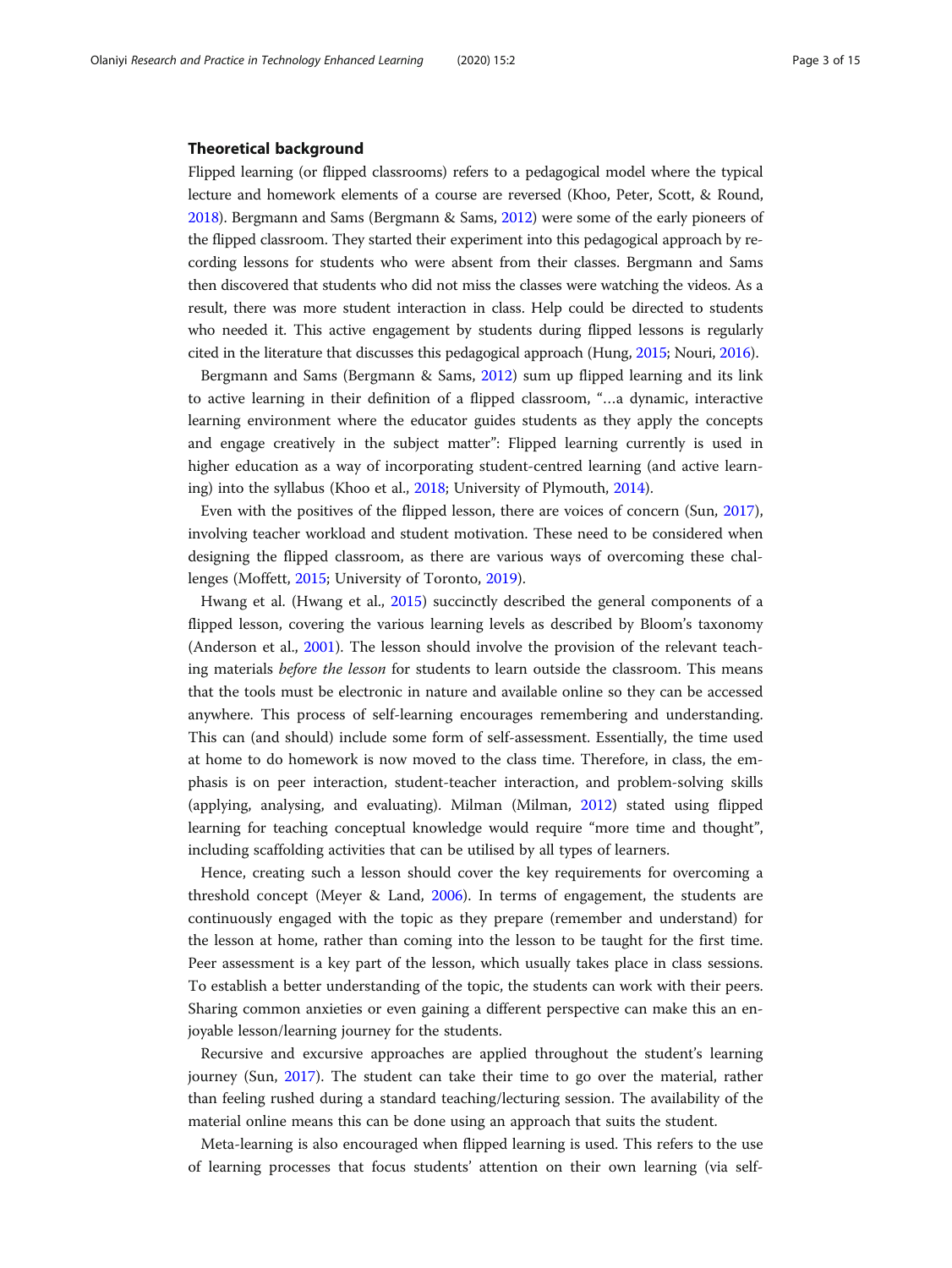assessment) and that of their peers (via peer-assessment) in a given context (Timmermans & Meyer, [2017](#page-14-0)). This can be achieved with online tests and quizzes, as well as interactive videos. Improvements in meta-learning have been linked to improvements in self-efficacy (Bialik & Fadel, [2015](#page-13-0)).

Interactive videos are a recent addition to flipped learning. They allow students to actively engage with the material being taught, rather than passively watching it (Milman, [2012](#page-14-0)). These videos contain embedded interactive activities (such as quizzes and open questions) in order to gain a level of engagement from students (Galster, Mitrovic, & Gordon, [2018\)](#page-13-0). Various research has shown that an interactive video is a powerful tool in the learning process, encouraging reflection and student-directed learning (Galster et al., [2018;](#page-13-0) Jisc, [2010](#page-14-0); Langbauer & Lehner, [2015](#page-14-0)). Hence, meta-learning and selfefficacy in students are encouraged by the use of these videos.

Based on the review of previous research, this action research piece was developed to explore the use of flipped learning on a common threshold concept encountered by physics students. I decided to take this approach as it would allow me to consider the implications of changes to my teaching in an informed manner before finalising those changes. I would be able to review the students' perspective on the use of the flipped classroom, as well as their final grades, to determine the impact of the lesson structure. This paper will introduce e-learning technologies I used over a 2-year period. The flipped learning format proposed here is designed to be a starting point for any academic. It is liable to adaptation primarily based on the concept being taught, as well as the students enrolled on the module/course.

# Methodology and results

# Methodological approach

The methodological approach underpinning this research is an action research. Action research is commonly used to determine the impact of the flipped learning pedagogy at various levels of education (Guvenc, [2018](#page-13-0); Kouloumbaritsi, Dimitroglou, Mavrikaki, & Galanopoulou, [2013;](#page-14-0) Sun, [2017\)](#page-14-0). Descombe [\(2014\)](#page-13-0) described action research as a "hands-on, small scale research project". It sets out to "not only gain a better understanding of the problems which arise in everyday practice but actually to alter things".

In action research, once a practical issue has been identified, plans are made to rectify the issues, then put into action. Then, these actions are put through a systematic process of observation, reflection, and change (Kouloumbaritsi et al., [2013\)](#page-14-0). The objective of the action research is improvement. This should be visible in three areas: practice (via the actions taken), understanding of practice, and the situation in which the practice takes place (Kouloumbaritsi et al., [2013](#page-14-0)).

Action research is cyclical in nature, as feedback from findings should inform further research. Indeed, this addresses the aim of being able to consider implications, by reflecting on my teaching practice, before making any significant changes to my delivery methods. A second crucial aspect of action research is active participation in the research, with participants working in partnership with the practitioner to help determine a viable solution to the research question (Descombe, [2014\)](#page-13-0). Hence, this research method is the optimal means of determining students' perspective of the flipped classroom as their participation must be active, not passive.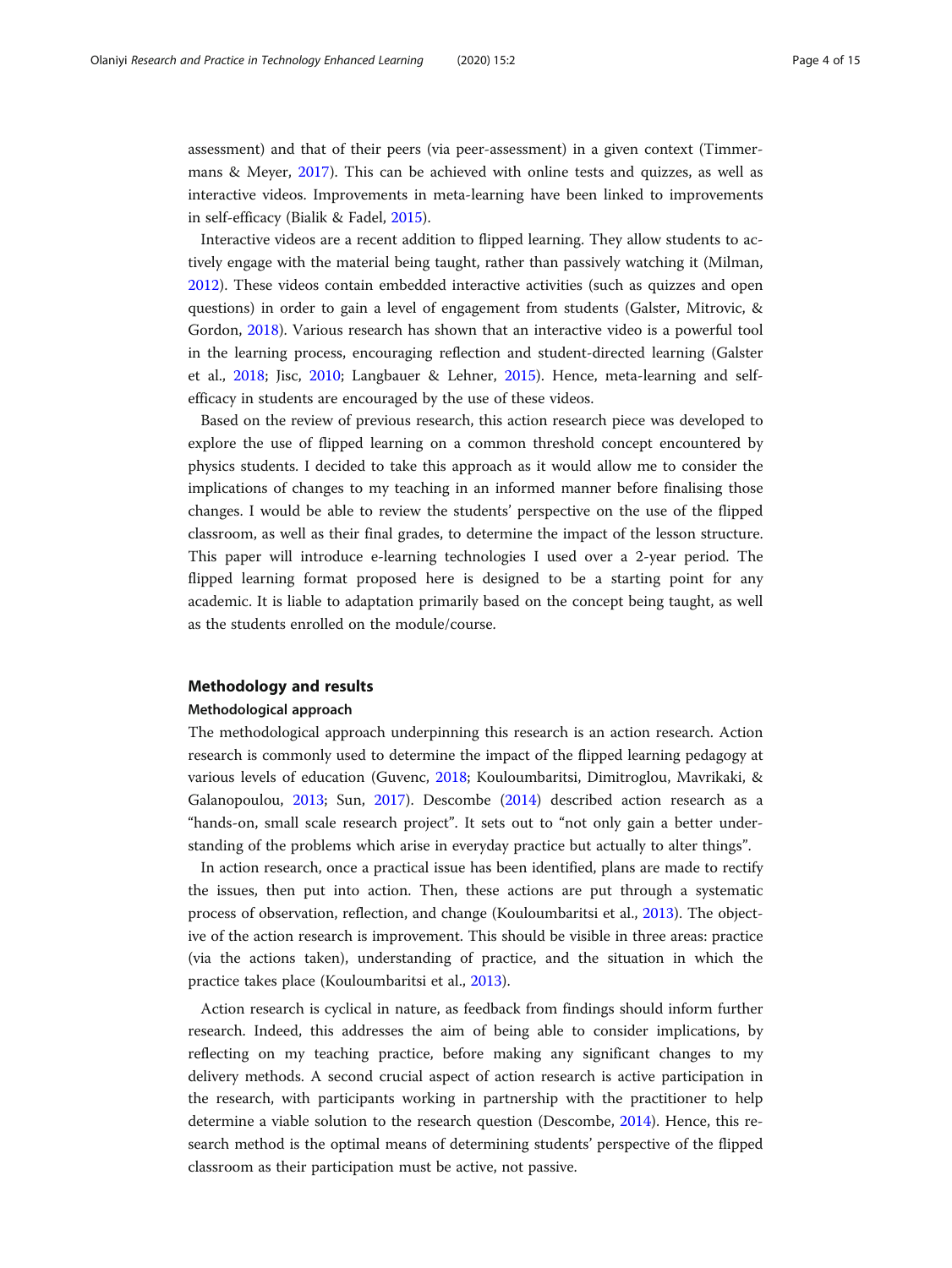The research described here involved the use of surveys and a review of end of term results for the students in the study. The research was carried out over two academic years with adjustments made to the lesson outline based on feedback from the previous cohorts. The questions used in the survey were multiple choice with options ranging from "strongly agree" to "strongly disagree". The multiple-choice questions covered various aspects of the flipped lesson structure and individual activities. There was an area for open comments. The surveys were delivered at various times in the year for each cohort in order to gain a better understanding of the student learning journey while using this lesson structure.

Before commencement, the research was discussed with, and agreed upon by, my organisation and each cohort. The data gathered was anonymised and stored securely, with exam results being stored on the organisation's secure systems.

The following description of the research design and results follows the format for an action research piece. These are: identifying the research question (as stated in the "Introduction" and in the "Case description" sections), formulating a research plan (in this case, a flipped lesson), systematically collecting data (via class observations and end of term exam results), analysing the data, evaluating, and reporting on the data to inform subsequent changes (Guvenc, [2018\)](#page-13-0).

# Case description

The threshold concept on which this study focuses is thermodynamics. This topic is part of a first semester physics module on a foundation year science programme, taught at UK Qualifications and Credit Framework Level 3 (equivalent to UK A Levels). The programme admits two cohorts of students in any academic year, in September and January.

Thermodynamics was a topic that all students had difficulty understanding and applying. Having taught the subject for just over 2 years, I decided a change in strategy was necessary. It was during my PGCert (HE) course that I later realised I was dealing with a threshold concept. Even with 3 h a week and three consecutive teaching weeks dedicated to the topic, there never seemed to be enough time to ensure the students grasped the core concepts of thermodynamics.

Reviewing Bloom's taxonomy, I was able to identify key learning goals for my students: show understanding then apply their knowledge to different scenarios, as well as provide some essential analysis (Anderson et al., [2001\)](#page-13-0). Given the topic, I realised that getting students to the higher-order learning skills would require some time and careful planning on my part. That was when I identified flipped learning as a means to help me help my students. So, this approach was applied in the academic years 2016/2017 (January cohort of 26 students) and 2017/2018 (September cohort of 45 students and January cohort of 27 students).

# 2016/2017 academic year research design

I planned my first thermodynamics flipped classroom for the January 2016/2017 cohort. I already had lecture notes and slides prepared for the topic, as well as websites that could be used for further research and self-assessment. I then had to create interactive videos. I used two videos, both taken from YouTube, each one lasting no more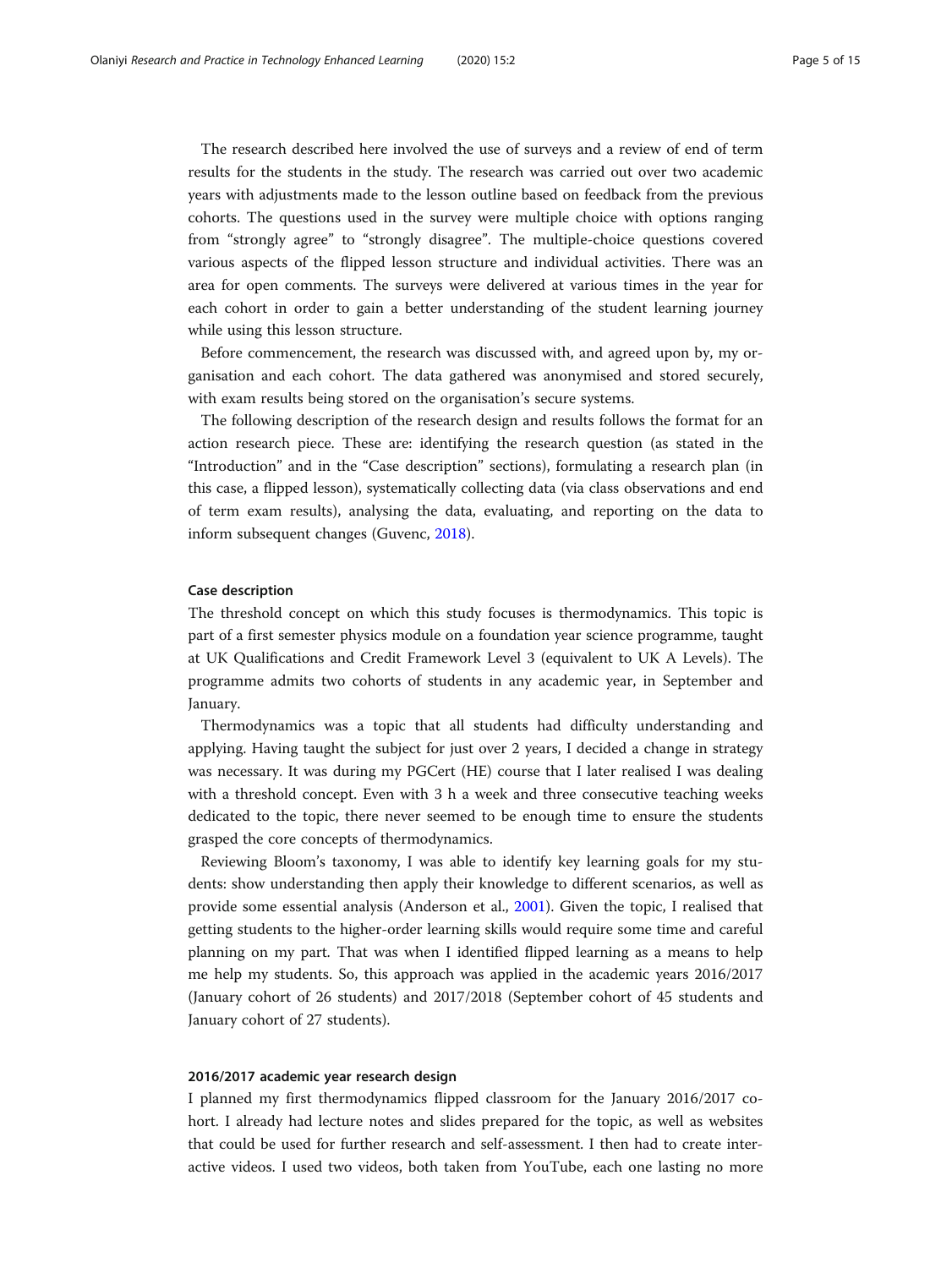than 10 min (University of Plymouth, [2014\)](#page-14-0). I used the online web application H5P to insert questions at various points in the videos, prompting students to show some understanding/prove attention was being given to the video content before moving on with the video (Galster et al., [2018;](#page-13-0) Mayer, [2014](#page-14-0)).

My first lesson with the cohort was the week before the Easter holidays. I made this an introductory lesson. The concept of a flipped lesson was explained, as well as some of the key concepts in the topic. The resources were made available to the students via the Blackboard module area. Over the 2-week holiday, the students were required to work through the materials, including lesson notes, external websites, standard videos, and interactive videos; and a self-assessed online test. I sent announcements to the students once a week to remind them of the activity that should be undertaken before the end of that week (Kirschner, Sweller, & Clark, [2015](#page-14-0)). This was especially important for the online test, as I did not make that available until the second week.

On their return, the students undertook 3 more teaching sessions. These were purely seminar sessions. During the first seminar session, I found only a handful of students had not watched the videos nor read any of the materials (5 students out of a class of 26). Hence, I ensured there were mixed groups in the session, with at least 1 person in the group who had not accessed the learning materials.

The questions provided were all past exam questions, covering both theory/explanation and calculation questions. I took on the "guide on the side" role (King, [1993](#page-14-0)), walking around the groups to ensure that everyone was participating.

During the activities, I noticed good evidence of self-directed learning as most students had hand-written notes they used to discuss their answers. There were a few general questions, but I did not need to give a lecture. In fact, there was an increased interaction between the groups; leading to large-scale discussions, my role was to provide clarity as to why some answers were less intuitive. Those students who had not prepared for the lessons did feel some form of peer pressure and did their best to contribute to the session. By the second seminar session, there was a turnaround with these five students. They brought in hand-written notes and contributed more frequently to the discussions.

# 2016/2017 academic year results

To gauge student opinions on the use of the flipped lesson, I gave the survey in the second semester, after the students had received their first semester results. Figure [1](#page-6-0) shows that most of them strongly agreed that the flipped lesson helped them learn. Therefore, it was clear that the lesson, though challenging, was enjoyable, with many students mentioning that they loved learning at their own pace.

Common suggestions for improvement were for more videos, as well as more questions to test learning. Regarding the aspects they enjoyed, the students mentioned that they enjoyed taking responsibility for their own learning; being able to learn in their own time and at their own pace. This is a clear indication that meta-learning, and hence self-efficacy, is taking place, with students becoming more independent and confident in their learning journey.

The final test to determine how well the students performed on this topic was in the exam. For past cohorts, questions on this topic have received the lowest scores from most students; even those who scored highly in the exam would gain only a few marks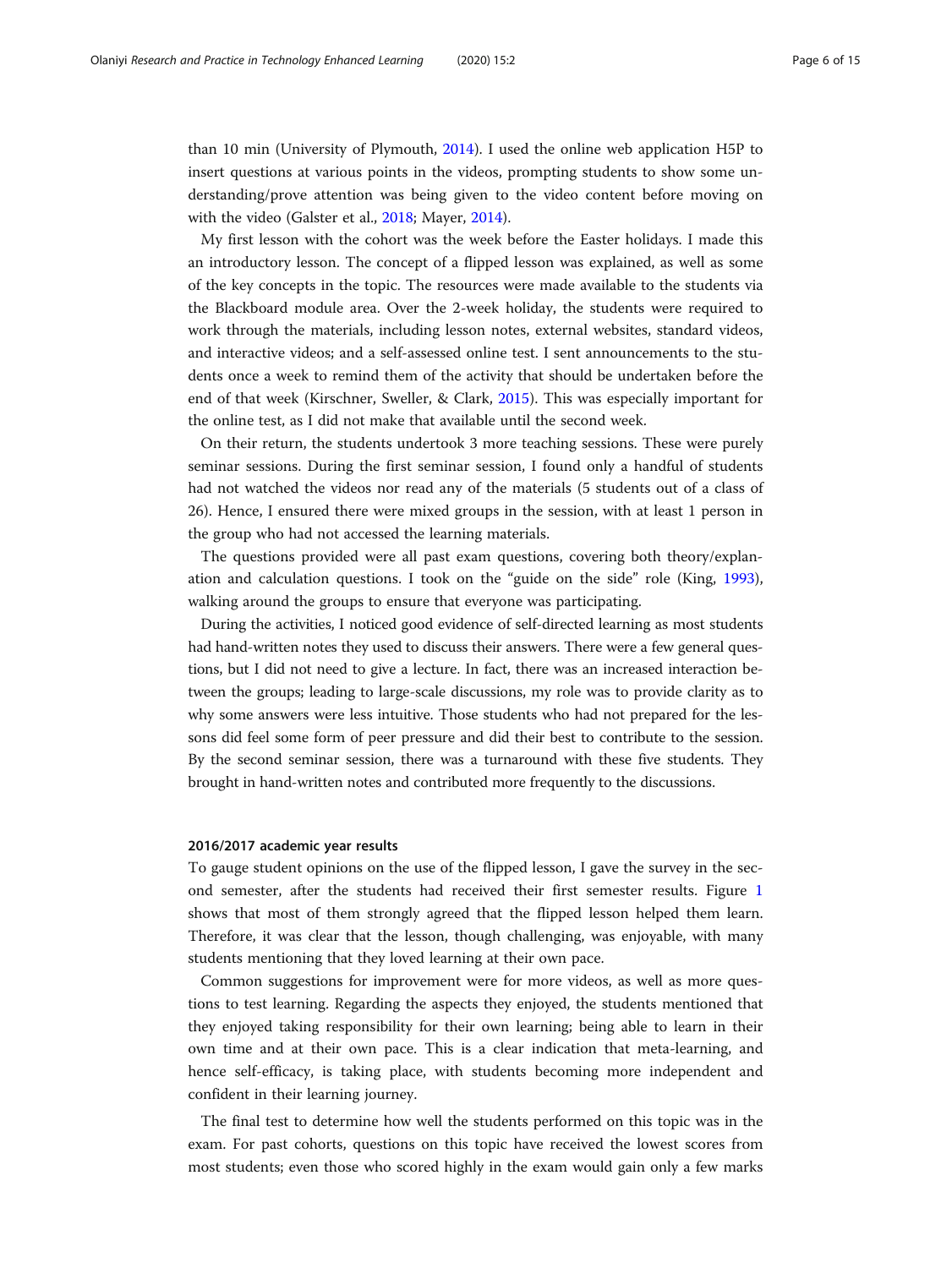<span id="page-6-0"></span>

in this section. For example, only half of the 40 students from the September 2016/ 2017 cohort attempted the 3 questions on this topic with most gaining fewer than half marks. For the January 2016/2017 cohort, there were 2 questions on this topic. Nineteen out of the 26 students passed the exam (scored above 40%). Out of the 19, only 5 did not attempt the 2 questions or failed to receive any marks in this section. So, over 70% of the students, who passed, scored highly in this topic, proving the session was a success. These exam results are in line with research, which has seen a boost in examinations scores and lower failure rates where flipped learning has been used (Freeman et al., [2014;](#page-13-0) University of Plymouth, [2014\)](#page-14-0).

# 2017/2018 academic year research design

Based on the success of the previous academic year, I decided to continue to use the flipped learning structure in the new academic year. Limited time meant I would have to use it for the thermodynamics lessons only. As most of the material was already available, I merely had to review the structure.

One piece of feedback from the previous year was for a better guidance on key learning aims for the topic—what exactly were they supposed to learn/understand? Based on this, I decided to change the format—I would provide the students with more questions to help them evaluate their own learning. I put this in the form of guide questions, which covered the learning outcomes for the topic and would be used for class discussions.

Therefore, in the first session, I provided a summary of the format of the flipped classroom and key aspects of the topic. With a new teaching structure of two 1.5-h sessions a week for 3 weeks, the first session of each week was used to cover the guide questions while the second session was for the seminars.

The students were required to study the lesson notes, website links, and videos at home. I sent announcements to remind them of the work to be done before class, as well as when the online test was available. In class, the guide questions were displayed and the students provided answers using the Q&A section of the polling app Vevox (formerly known as Meetoo). I acted as a moderator and projected answers (both correct and selected incorrect answers) on the board to enable discussion/clarification. At the end of each session, I made the transcript of the Vevox questions and answers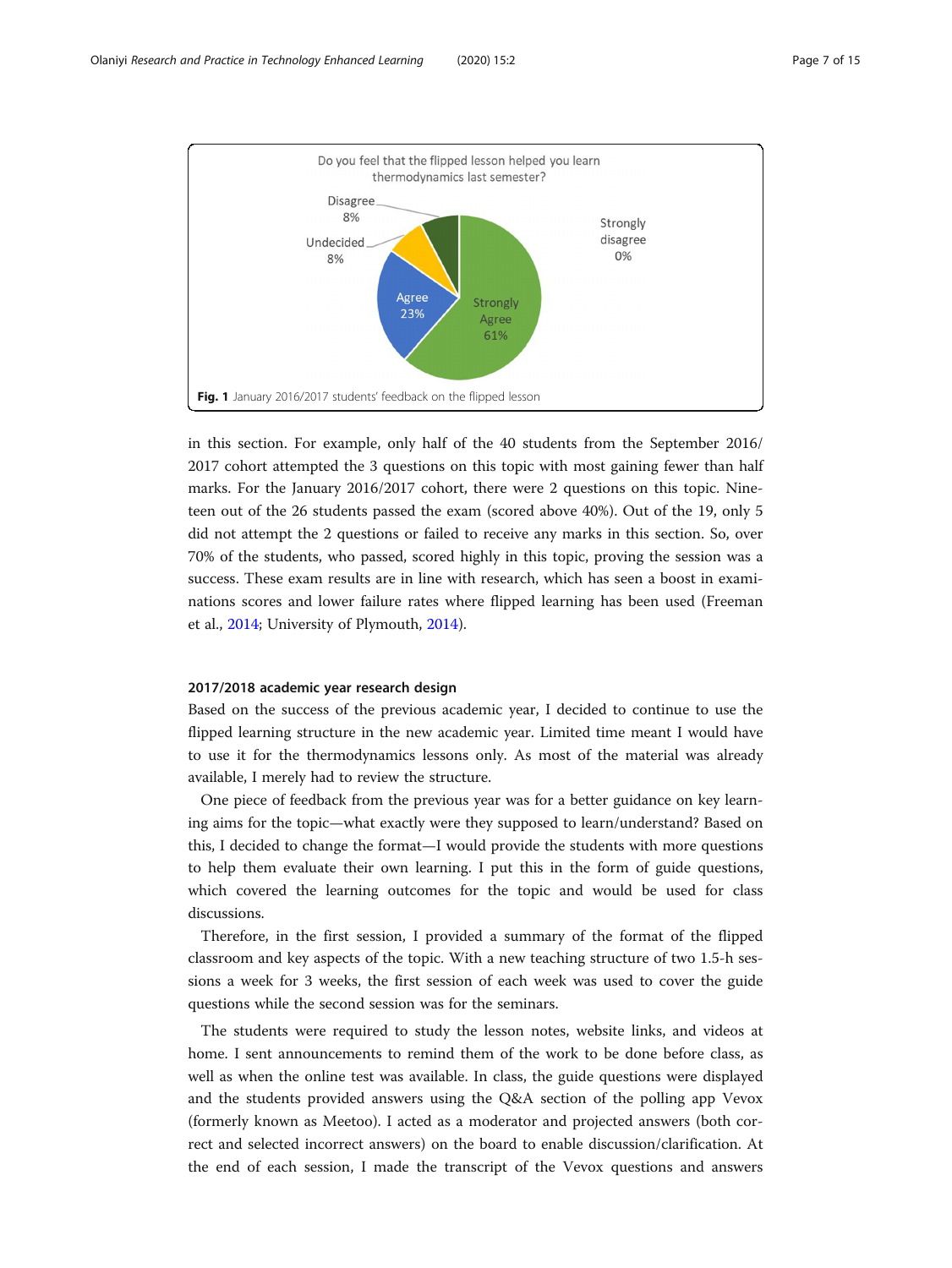available online to remind the students of the class discussions. The second session enabled the students to apply their knowledge to past exam questions.

In the first guide session, most students in both cohorts did come to the session prepared. Those who were not prepared used the "thinking time" during the session to look up answers using the lesson notes and the other materials provided. Some of them were keen to ask questions and contribute to the discussion. Again, I believe "peer pressure" played a part in the change of approach as subsequent sessions saw all students actively taking part, with a preference for the seminar session.

# 2017/2018 academic year results

In terms of feedback, the same questions were posed to the students, with a section that included their thoughts on the guide questions. In order to gain some insight into their learning journey, I delivered the surveys at different times in the semester. The September cohort provided feedback after their end-of-semester exam but before the results were released. The January cohort provided feedback a week after the flipped lessons had ended. Figures 2, [3](#page-8-0), and [4](#page-8-0) highlight the students' perception of the sessions.

The figures show that it is necessary to make the students aware of the learning journey for them to appreciate the progress they are making. Both cohorts clearly found the guide questions useful to their learning, as conveyed in Fig. 2. Similar results for both 2017/2018 cohorts meant an average for the whole year could be taken in the survey results.

It seems (as can be expected) that waiting for the final exam results may cause doubts in students' minds: have they done enough to pass? The final exam results for the September 2017/2018 cohort proved that there was no cause for concern. The feedback also showed that students also wanted more videos and practice questions. Both groups commented on the need for a brief explanation before the session so they could understand the topic better.

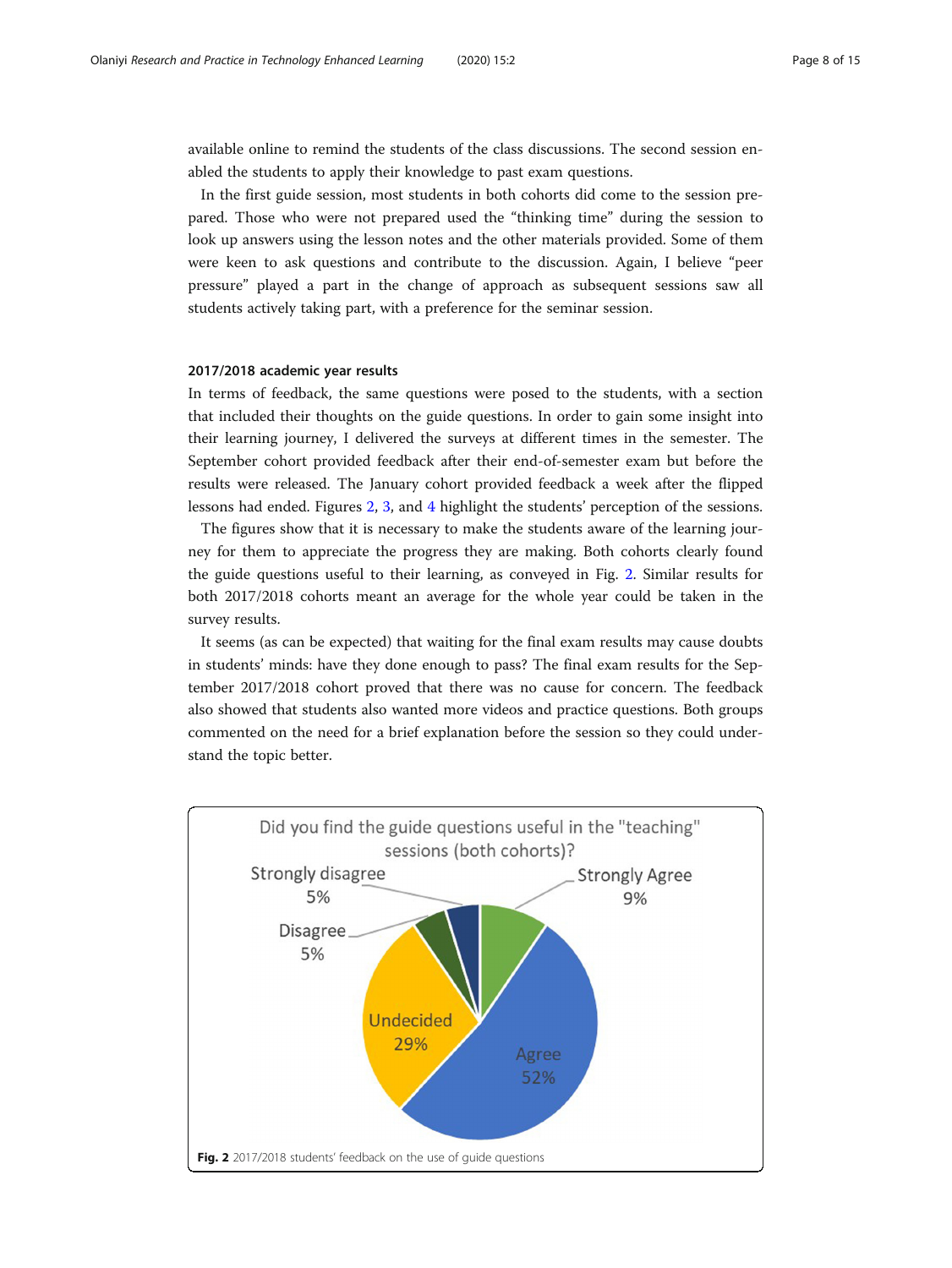<span id="page-8-0"></span>

In their written comments on what they gained from the sessions, the students were generally positive, again providing comments in line with expectations. They enjoyed using the materials and being able to determine whether they understood the topic on their own. They enjoyed working with their classmates in the class activities and being able to participate in the lessons, emphasising the active nature of the lesson structure.

Concerning their exam results, 40 out of the 45 students from the September cohort did well (scoring 50% and above) in this topic. All 45 students passed the exam (scored above 40%). Five students did not attempt the 2 questions on this topic. For the January cohort, 25 out of the 27 students did well in this topic and 23 students passed the exam. All the students in this cohort attempted the 2 questions on this topic, with only 2 having no marks. Again, more positive outcomes, highlighting the successful implementation of this pedagogic style.

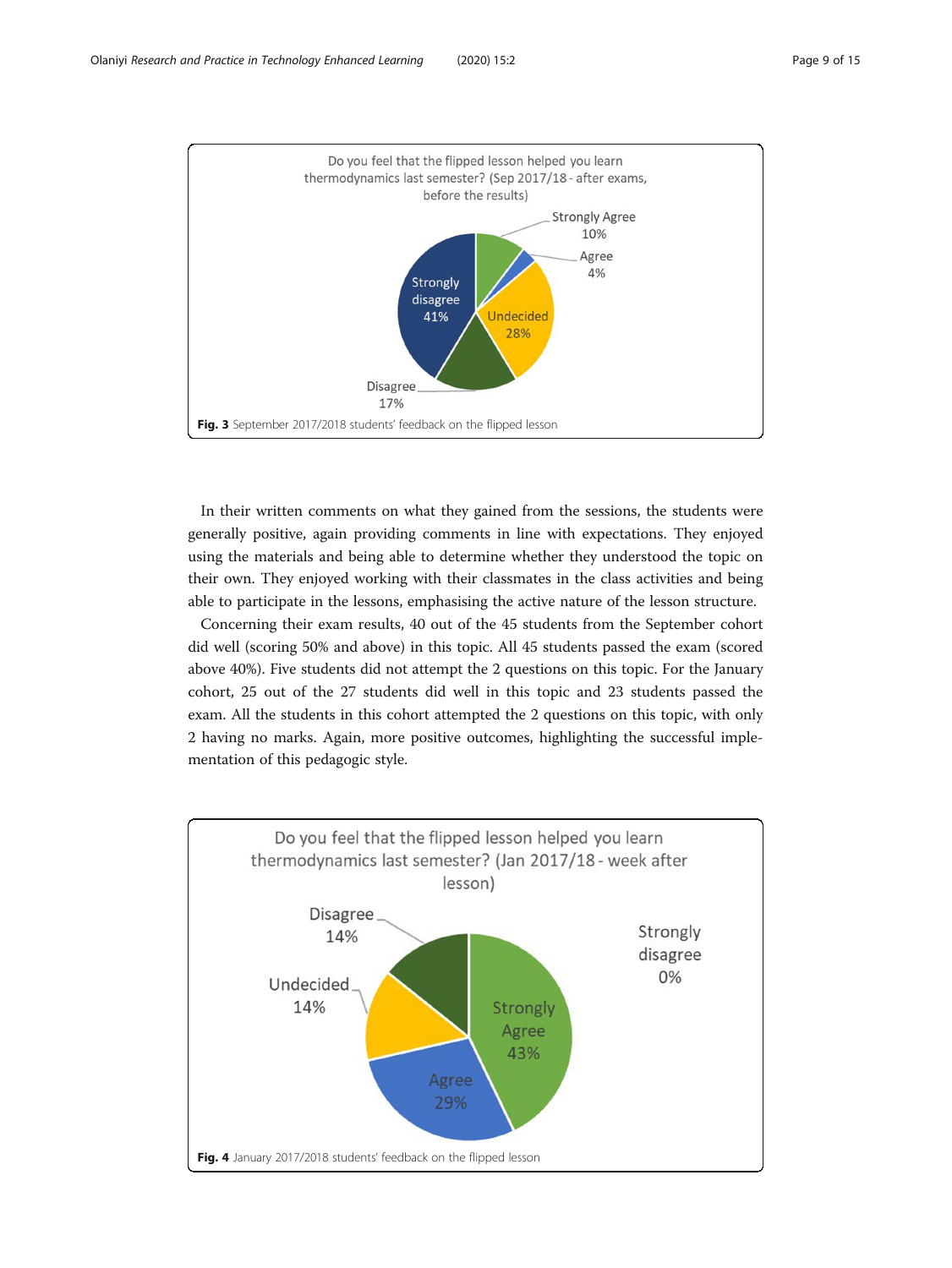# Discussion

As this is a small-scale use of a known pedagogical style, it is necessary to carry out a critical review of the process used and provide possible amendments. It is an opportunity to reflect on my delivery and decide what significant changes can be made to it, particularly with respect to threshold concepts. The key issues I had to deal with are those commonly encountered by those taking on a flipped session—initial dislike by students, non-participation and time to prepare (Simonson, [2017\)](#page-14-0). The sessions did take some time to create and structure, particularly the interactive videos. However, the need for a change in student outcomes was a key motivator in preparing the material.

I realised that the initial dislike and non-participation is to be expected in this type of learning environment. Simonson (Simonson, [2017](#page-14-0)) stated that some students may see it as a heavier workload. They may lack the motivation to do work in or out of the classroom if they do not feel competent. In addition, the survey results show that the students' perspective on their learning journey can be quite inconsistent—they seem to feel confident soon after the lesson, but that confidence fades after they sit the exam. This may be as expected, but there remains a need to ensure that they are aware of the journey they are undertaking, so are prepared for it. Hence, they are more likely to take part in the flipped lesson (Khoo et al., [2018](#page-14-0)).

Therefore, an initial step in any flipped lesson is to allow the students to voice their concerns and any expectations they have about the flipped lesson. This can be achieved by providing a more detailed introduction at the start of the session (Balan, Clark, & Restall, [2015\)](#page-13-0). Balan et al. (Balan et al., [2015\)](#page-13-0) found that this helped to develop a positive learning culture among the students, as they understood the need for pre-learning and active engagement.

At various points in the semester, I used surveys for the three cohorts to ascertain whether the sessions were enjoyable and effective. This was not extensive enough to discover whether deep learning had taken place. Therefore, surveys and/or structured interviews/focus groups would be required during and after the flipped session to assess if deep learning has taken place. It would help to ascertain whether the students understand they are on a journey and the possible routes that journey may take.

The flipped lesson can be further enhanced by allowing students to be an active part of the process. This was shown in a study undertaken by the School of Veterinary Studies at the University of Edinburgh. The students were given the freedom to choose their preferred resources and create materials on troublesome topics they had identified (Argyle, Hahn, Clarkson, Paterson, & Rhind, [2015\)](#page-13-0). These resources were shared with fellow students, in addition to the resources provided by the lecturer/academic of that module. This meant there was a plethora of resources from which each student could choose. While this felt like overloading to some of the students, a fair number did use the resources. The students also provided invaluable feedback on which resources worked well for them. Interestingly, student-narrated videos were the most popular resource.

Again, this highlights the need for a media that is more interactive than simply reading a webpage or PowerPoint notes. Overall, there was an appreciation for the time and effort academics put in to develop materials dealing with troublesome knowledge. Among students, there was a greater awareness of the need to invest time to understand new materials. This process takes student review into account. This has been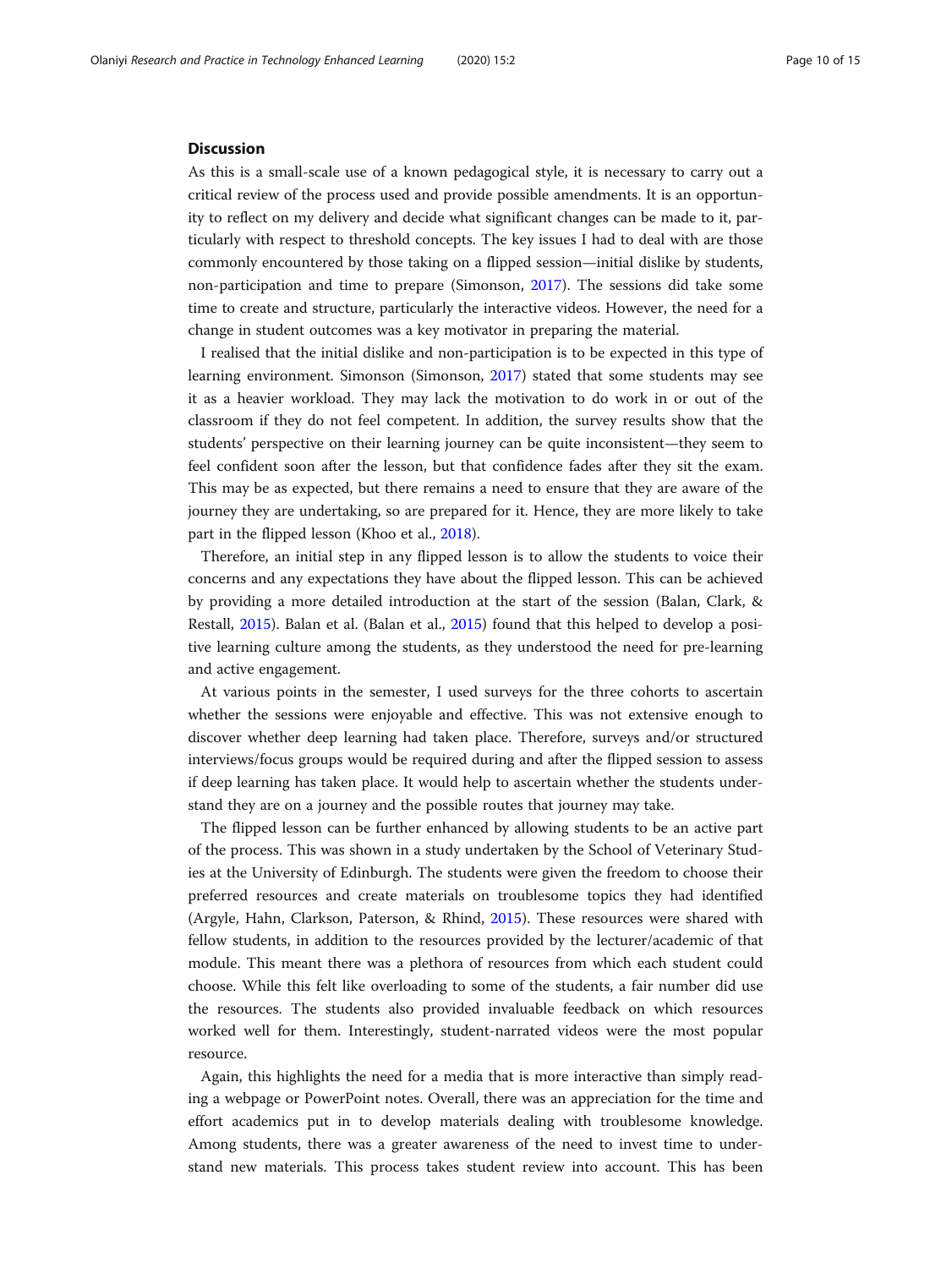identified as an approach faculty may utilise to help students with threshold concepts (Rhem, [2013\)](#page-14-0). This was something I tried to accomplish with the use of guide questions, then publishing the students' answers.

All three cohorts were unanimous in their requests for more videos, having enjoyed using them. The questions used in the videos covered the various learning outcomes for the topic, so students were able to test their learning. The students' perspectives on the use of these videos during the flipped lesson are shown in Figs. 5 and [6](#page-11-0) (similar results for both 2017/ 2018 cohorts meant an average for the whole year could be taken in the survey results).

Figures 5 and [6](#page-11-0) also show that interactive videos, ideally, should be placed in context by having an activity session for the students to be able to apply their knowledge.

# Proposed learning format

"The emphasis is on the organisation and good implementation of the flipped classroom in order to attain the real effects of flipped learning" (Hwang et al., [2015](#page-14-0)). This

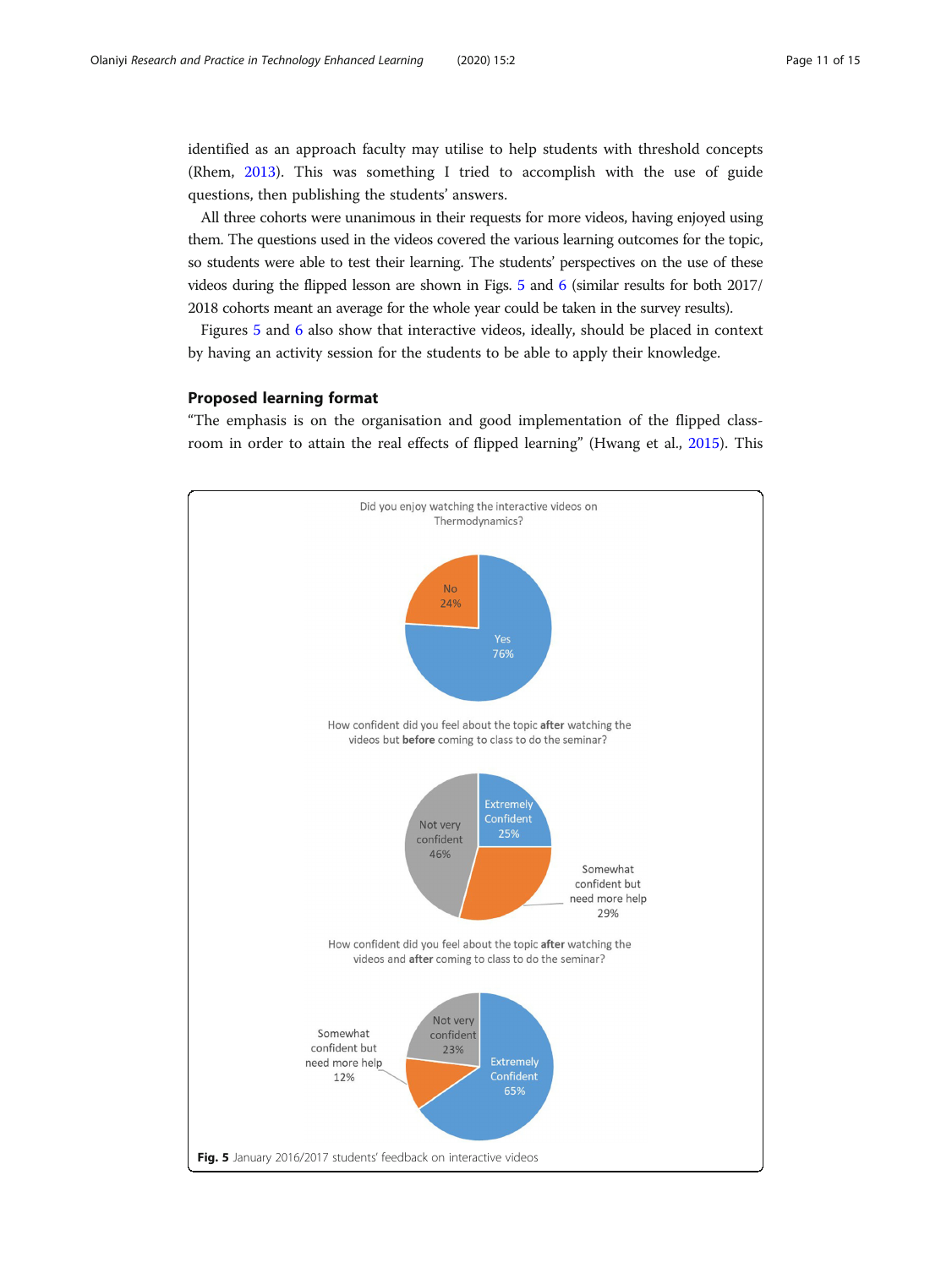<span id="page-11-0"></span>

has led me to propose a new format for the flipped lesson, particularly one that will help overcome threshold concepts:

- 1. Test before the session (in-class or online). The answers should not be shared. The students (and tutor) will make a note of the scores to be compared at the end of the flipped session.
- 2. Explore the topic with a discussion question. This should expose current/prevalent thinking. It will prepare the students for the lesson and provide them with the competency they need to undertake the flipped activities.
- 3. The format for the rest of the session is shown in Table [1.](#page-12-0)
- 4. Repeat the test and then share the answers as part of a group discussion exercise.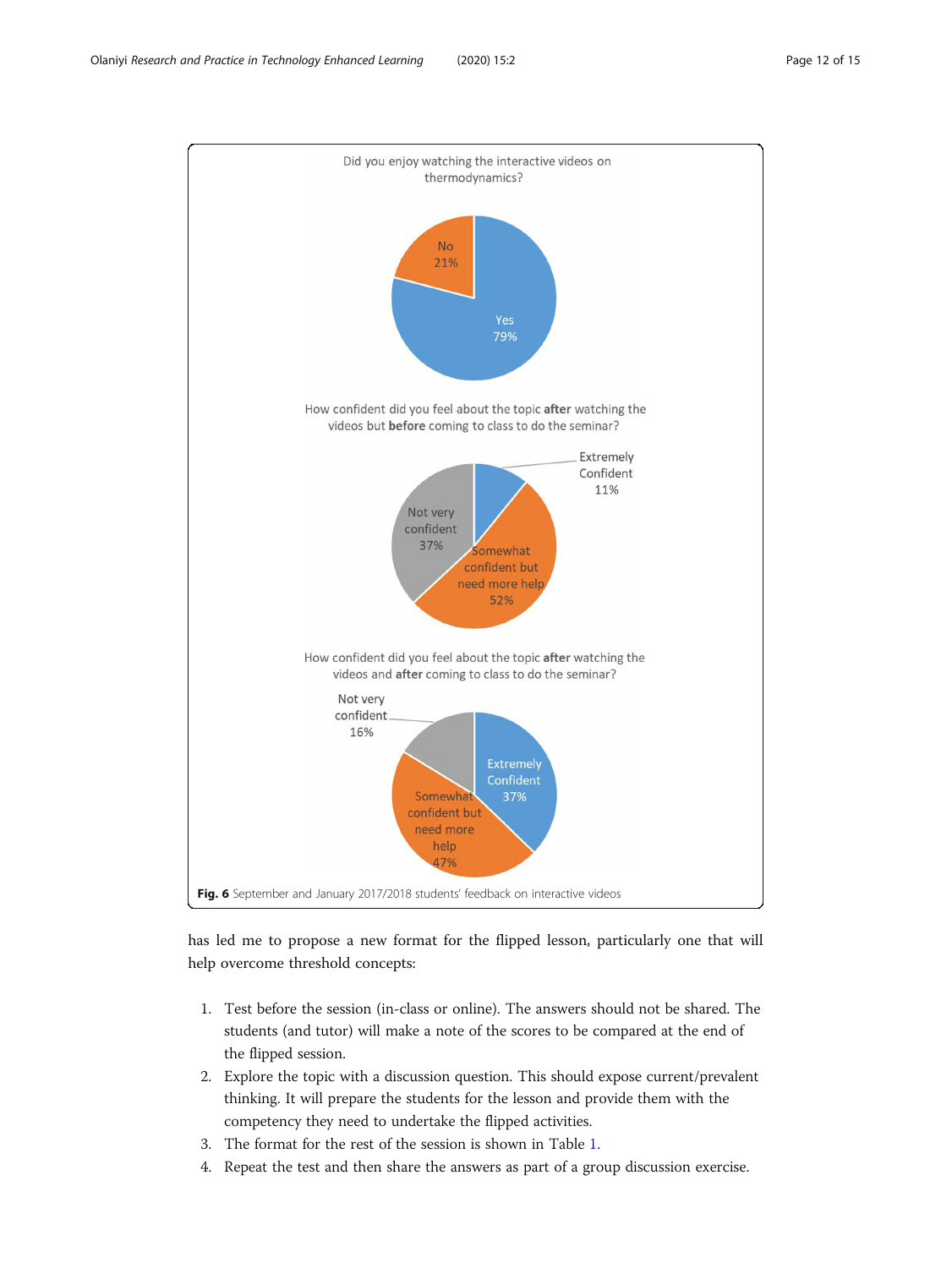| Before class                                                                                                   | In class                                                              |
|----------------------------------------------------------------------------------------------------------------|-----------------------------------------------------------------------|
| Videos, slide notes, and other reading materials                                                               | Review answers to quide questions<br>and answer any questions         |
| Guide questions: answers posted on Padlet,<br>for example, or shared as a comic strip or<br>infographics, etc. | Carry out group activities-worksheets,<br>game/problem-based learning |
| (Self-assessment is the aim)                                                                                   | (Peer and teacher assessment are essential here)                      |

<span id="page-12-0"></span>Table 1 Proposed flipped learning format for activities at home and in class

Active learning tasks carried out in class will enable students to achieve higher-order learning skills, such as synthesis and application. Having the test at the start and at the end of the session(s) helps the student further assess what they have learned, encouraging better self-efficacy (make every improvement a win).

It should be noted that this is not a proposal for a "one-size-fits-all" approach to a well-known pedagogical format. It is a valid starting point to help academics provide their students with the tools they need in order to cross the threshold. The learning goals identified in the "Case description" section, in combination with the proposed format, may be seen as seeking to help students develop a love for learning, a valid basis for overcoming any threshold concept, hence doing well in a chosen programme.

# Conclusion

The flipped classroom can be a very effective tool in overcoming threshold concepts. Being an uncomfortable process implies students do need time: time to understand and, where necessary, time to review their ability/skills. Therefore, time and effort are needed to make a cohesive and very effective flipped classroom, enabling students to make the most of the resources available to them. This would, in turn, provide an increase in self-efficacy. This is invaluable when it comes to understanding the threshold concept.

The study provided here relates to the topic of thermodynamics as part of a physics module on a foundation year programme. The final exam question results show improvements in student understanding. The overall exam scores show improvements in students' study skills. The latter may be due to the use of this process for a threshold concept. This then influenced how the students studied for the rest of the module.

There is a need to ensure the students are aware of their learning journey, so they can make the most of the learning process. The students' feedback shows that they still require a person to be involved with their learning. Hence, when taking on the flipped classroom, there is a need for a more involved approach by tutors (as a true guide would do).

The emphasis is on providing an avenue for self-assessment at home (via interactive videos, for example) and peer assessment in class. In addition, sharing with students what exactly is expected of them, as well as why the flipped classroom format is being used, may increase their willingness to participate and learn with a flipped approach (Khoo et al., [2018](#page-14-0); Simonson, [2017](#page-14-0)). Then again, as Simonson (Simonson, [2017](#page-14-0)) explained, this would depend on the course and the concept being covered, as the aim is a truly learner-centred environment. In that vein, the flipped classroom format proposed in this paper, even though specifically developed for a threshold concept in physics, can be applied to any course/topic and may be adapted as required.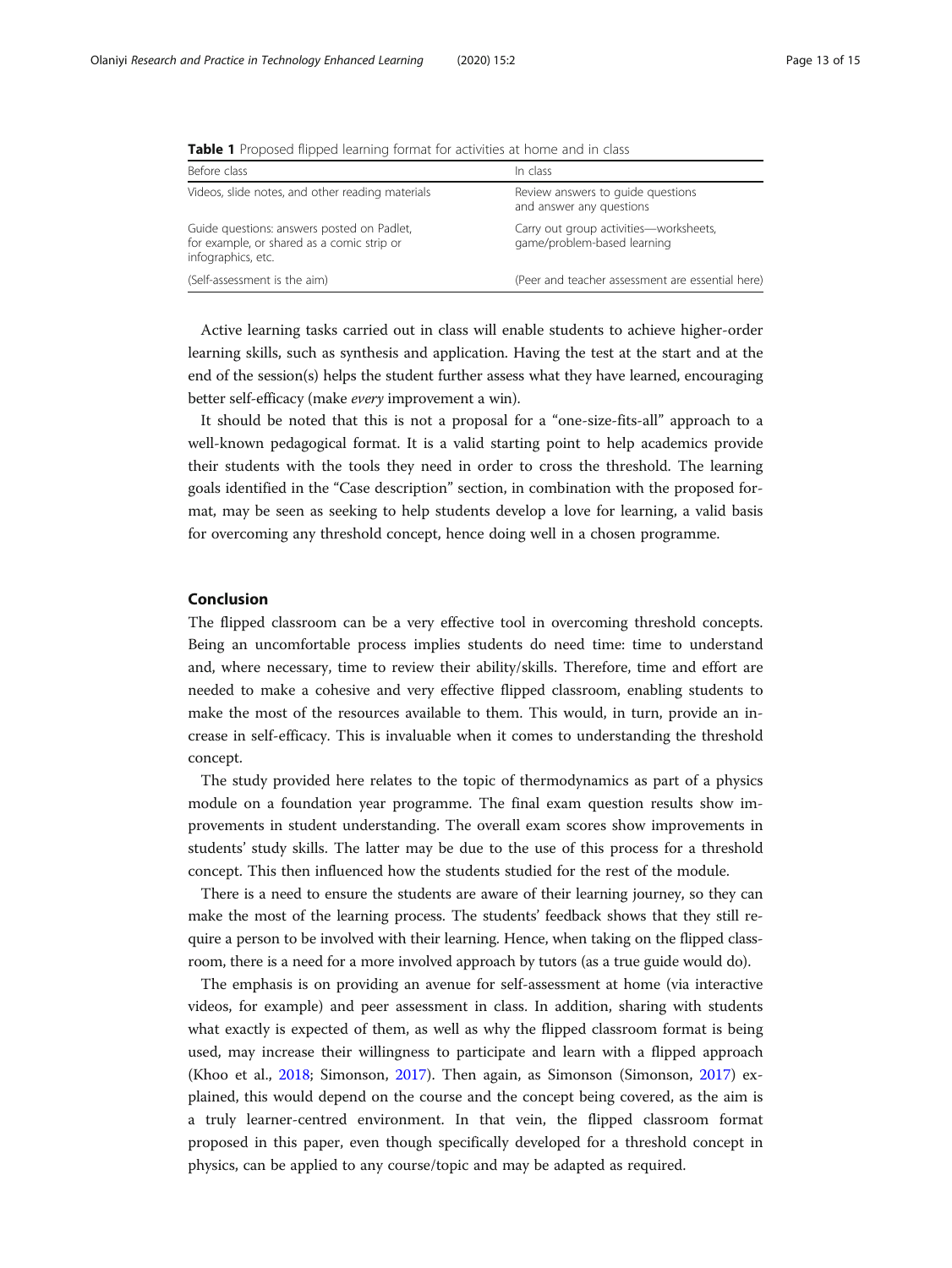## <span id="page-13-0"></span>Abbreviations

HE: Higher education; PGCert (HE): Postgraduate Certificate in Higher Education

# Acknowledgements

The authors would like to acknowledge the participation of her students in this study.

#### Author's contributions

I am the sole author of the paper and responsible for its final contents. The author read and approved the final manuscript.

# Author's information

Dr. Nkaepe Esoetok Etteh Olaniyi, BEng (Hons), PhD, FHEA, CMALT, is currently the Head of Computing at Kaplan Open Learning.

# Funding

This research did not receive any specific grant from funding agencies in the public, commercial, or not-for-profit sectors.

# Availability of data and materials

Data supporting the findings of this study are available from the author on request. Please note that this is a collation of anonymised results.

## Competing interests

The author declares that there are no competing interests.

# Received: 7 January 2019 Accepted: 5 January 2020 Published online: 29 January 2020

#### References

- Anderson, L., Krathwohl, D., Airasian, P., Cruikshank, K., Mayer, R., Pintrich, P. R., Raths, J., & Wittrock, M. (2001). A taxonomy for learning, teaching, and assessing: A revision of Bloom's Taxonomy of Educational Objectives. New York: Pearson, Allyn & Bacon.
- Argyle, S., Hahn, C., Clarkson, E., Paterson, J., & Rhind, S. (2015). Co-development of a flipped learning strategy. [https://www.](https://www.ed.ac.uk/institute-academic-development/learning-teaching/funding/funding/forum/2015) [ed.ac.uk/institute-academic-development/learning-teaching/funding/funding/forum/2015.](https://www.ed.ac.uk/institute-academic-development/learning-teaching/funding/funding/forum/2015)
- Bajada, C., Jarvis, W., Trayler, R., & Bui, A. (2016). Threshold concepts in business school curriculum A pedagogy for public trust. Education and Training., 58(5), 540–563.
- Balan, P., Clark, M., & Restall, G. (2015). Preparing students for flipped or team-based learning methods. Education and Training., 57(6), 639–657.
- Bates, S., & Galloway, R. (2012). The inverted classroom in a large enrolment introductory physics course: A case study. In HEA STEM learning and teaching conference. [https://www2.ph.ed.ac.uk/~rgallowa/Bates\\_Galloway.pdf.](https://www2.ph.ed.ac.uk/~rgallowa/Bates_Galloway.pdf)
- Bergmann, J., & Sams, A. (2012). Flip your classroom: Reach every student in every class every day. Eugene, Or: International Society for Technology in Education.
- Bialik, M. & Fadel, C. (2015). Meta-learning for the 21<sup>st</sup> century: What should students learn? Center for Curriculum Redesign. [https://curriculumredesign.org/wp-content/uploads/CCR-Meta-Learning-FINAL-Nov.-17-2015.pdf.](https://curriculumredesign.org/wp-content/uploads/CCR-Meta-Learning-FINAL-Nov.-17-2015.pdf)
- Biggs, J., & Tang, C. (2011). Teaching for quality learning at university. What the student does (4th ed.). Maidenhead: Society for Research into Higher Education & Open University Press.
- Chandler-Grevatt, A. (2015). Challenging concepts in chemistry. Education in Chemistry. [https://eic.rsc.org/feature/challenging](https://eic.rsc.org/feature/challenging-concepts-in-chemistry/2000069.article)[concepts-in-chemistry/2000069.article.](https://eic.rsc.org/feature/challenging-concepts-in-chemistry/2000069.article)
- Clarke, D. (2010). Don't lecture me! In 2010 Conference of the Association for Learning Technology (ALT). [https://www.](https://www.youtube.com/watch?v=9e4iFx2Gm0A) [youtube.com/watch?v=9e4iFx2Gm0A](https://www.youtube.com/watch?v=9e4iFx2Gm0A).
- Cousin, G. (2006). An introduction to threshold concepts. Planet. 17(1), 4-5 (2006). [https://doi.org/10.11120/plan.2006.](https://doi.org/10.11120/plan.2006.00170004) [00170004.](https://doi.org/10.11120/plan.2006.00170004)
- Danker, B. (2015). Using flipped classroom approach to explore deep learning in large classrooms. Practice and Evidence of Scholarship of Teaching and Learning in Higher Education, Special Issue: Threshold Concepts and Conceptual Difficulty., 3(1), 171–186.
- Descombe, M. (2014). The good research guide: for small-scale social research projects. 5th ed. Maidenhead: Open University Press.
- Flanagan, M. (2017). Threshold concepts: Undergraduate teaching, postgraduate training and professional development. A short introduction and bibliography. [https://www.ee.ucl.ac.uk/~mflanaga/thresholds.html.](https://www.ee.ucl.ac.uk/~mflanaga/thresholds.html)
- Freeman, S., Eddy, S., McDonough, M., Smith, M., Okoroafor, N., Jordt, H., & Wenderoth, M. (2014). Active learning increases student performance in science, engineering and mathematics. Proceedings of the National Academy of Sciences of the United States of America. 111(23), 8410-8415 (2014). <https://doi.org/10.1073/pnas.1319030111>.
- Galster, M., Mitrovic, A., & Gordon, M. (2018). Toward enhancing the training of software engineering students and professionals using active video watching. In 2018 IEEE/ACM 40th International Conference on Software Engineering: Software Engineering Education and Training (ICSE-SEET) (pp. 5–8). Gothenburg: IEEE. [https://doi.org/10.1145/3183377.](https://doi.org/10.1145/3183377.3183384) [3183384.](https://doi.org/10.1145/3183377.3183384)
- Guvenc, G. (2018). The flipped classroom approach in teaching writing: An action research. International Journal of Social Sciences and Education Research, 4(3), 421–432.
- Hung, H. (2015). Flipping the classroom for English language learners to foster active learning. Computer Assisted Language Learning., 28(1), 81–96. <https://doi.org/10.1080/09588221.2014.967701>.